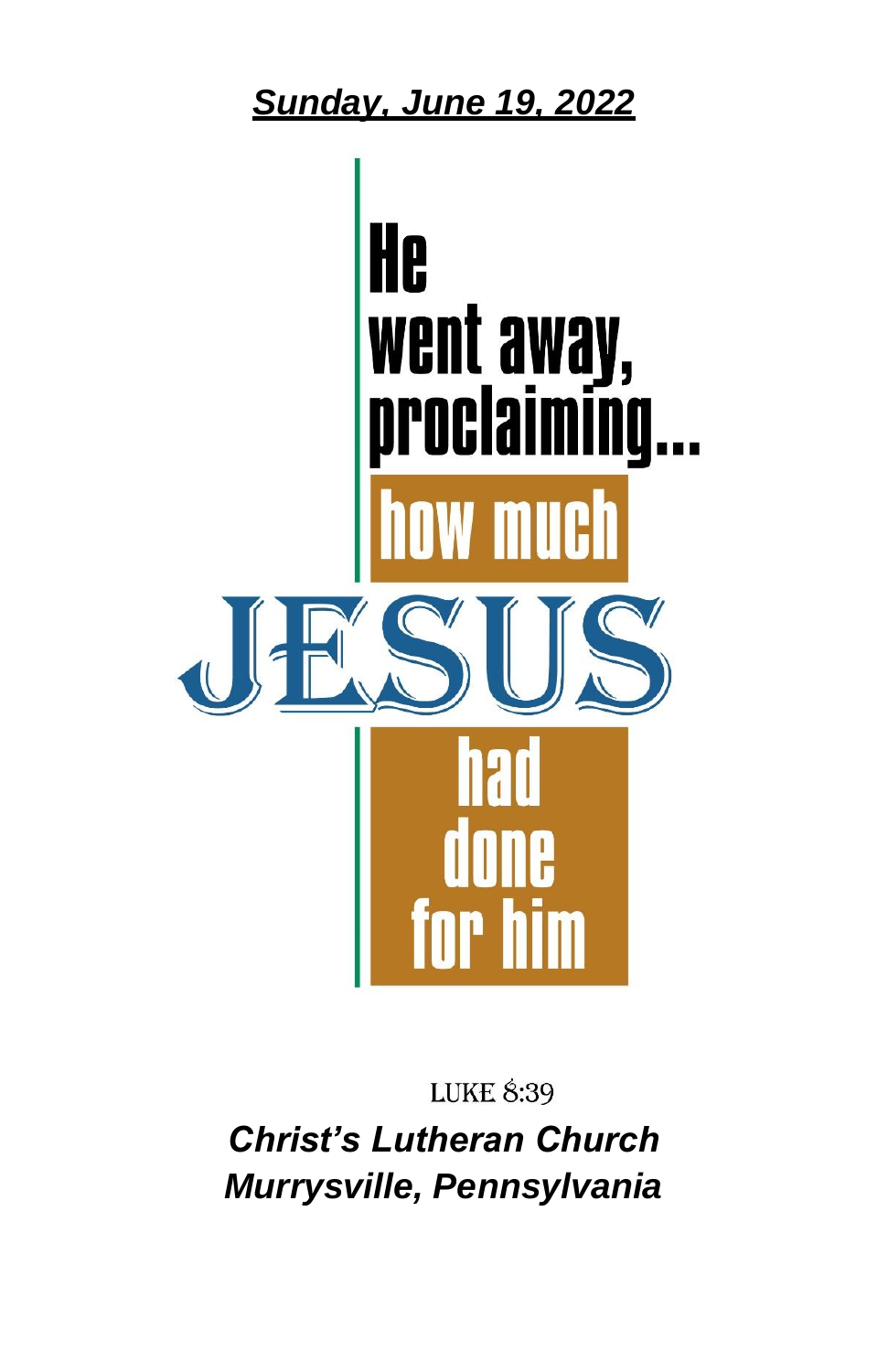# *CHRIST'S CHURCH FOR ALL PEOPLE*

#### *CHRIST'S LUTHERAN CHURCH*

*5330 Old Logan Ferry Road Murrysville, Pennsylvania 15668 Office: 412-795-1212/email: [office@christsmurrysville.org](mailto:office@christsmurrysville.org) Visit our website at [www.christsmurrysville.org](http://www.christsmurrysville.org/) Pastor Wayne's email: revwaynegillespie@gmail.com*



**We welcome you** to our church's house of worship. If you are new to worship in the

Lutheran church, this introduction n will guide you through the worship service. The prayers, responses, and service music are all printed in this bulletin. You will need to use the red Evangelical Lutheran Worship (ELW) hymnals for the hymns.

**Communion -** All baptized Christians are welcome to receive Holy Communion during today's service. Children, who have not previously received Holy Communion, may also come forward for a special blessing. When you come to the altar, you can either kneel or remain standing. We offer both wheat and gluten-free wafers, and both wine and grape juice during our celebrations of Holy Communion. If you would like to receive grape juice today, please take a glass from the tray that has already been filled with juice when you come forward. If you would like to receive a gluten-free wafer, all that you need to do is let Pastor Wayne know when he is giving you the bread.

**Children are always welcome at worship**. If your child needs to move around, please feel free to walk him/her in the rear area of the sanctuary. The rest rooms (with diaper decks) are located in the hallway to the right of the entryway. At the back of the sanctuary, you'll find a basket with cloth bags containing activities for children age 3 and older. Feel free to allow your child to borrow a bag for quiet entertainment during services. With the exception of any artwork your child creates (feel free to tear out), we ask that you return the contents to the bag, and the bag to the basket at the back of the church, after our service.

### **Please take a moment to silence your cell phone. Thank you.**

Sunday worship materials are reprinted from *Evangelical Lutheran Worship* hymnal, copyright © 2006, Augsburg Fortress. All rights reserved. Used by permission of Augsburg Fortress under License # SBL15475. Bible readings are from the *Good News Translation*, copyright 1992, American Bible Society. Prayers are from *Sundays and Seasons*, copyright 2016, Augsburg Fortress.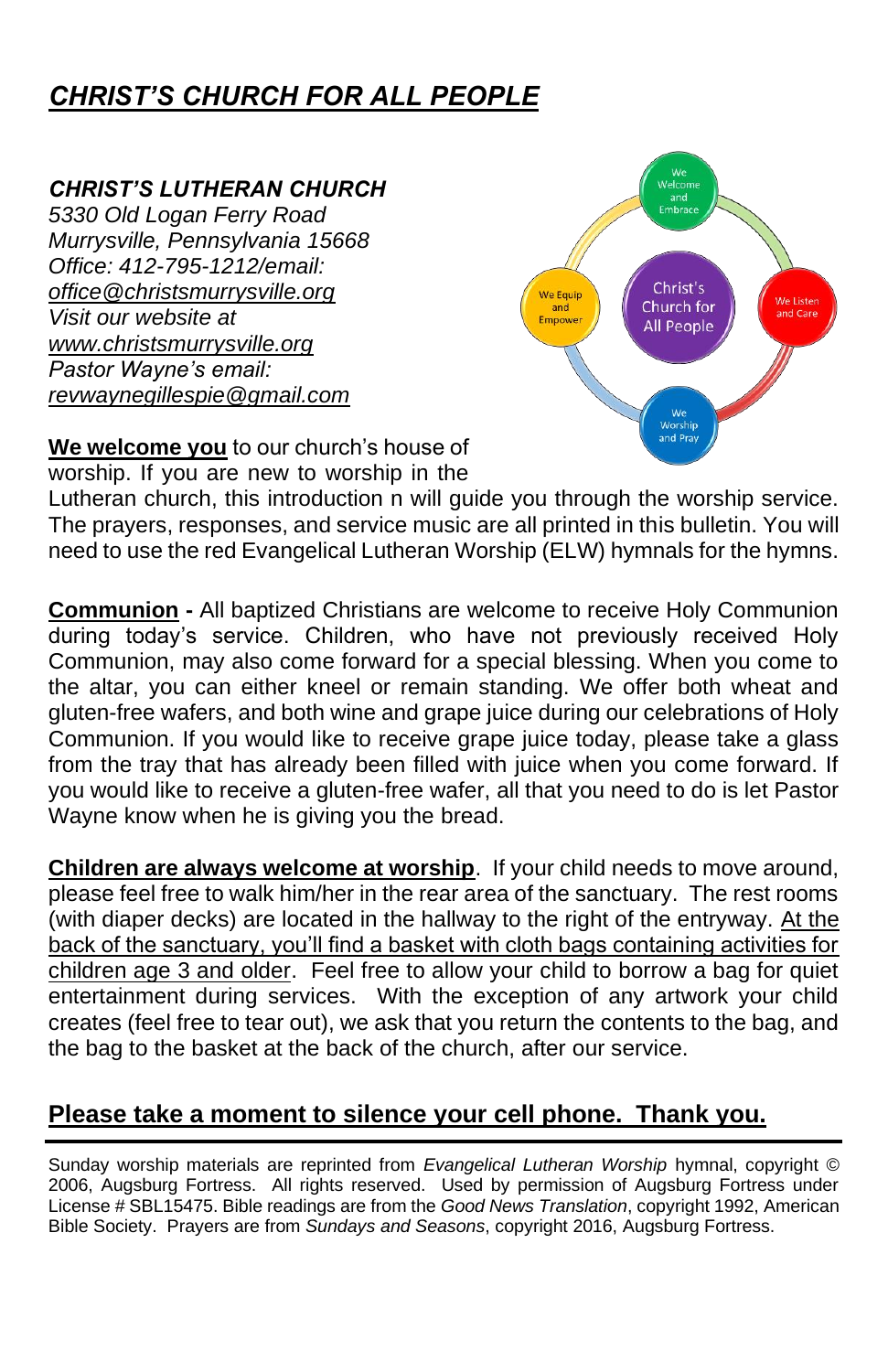# *The Second Sunday after Pentecost*

*(Please take a moment to silence your electronic devices)*

#### **PRELUDE**

"*Festive Trumpet Tune*" David German

#### **ANNOUNCEMENTS AND SHARING OF CONCERNS**

#### **CONFESSION AND FORGIVENESS**

- P: Blessed be the Holy Trinity, + one God, whose steadfast love endures forever.
- **C: Amen**
- P: Let us confess our sin in the presence of God and of one another.
- P: Merciful God,
- **C: we confess that we have not followed your path but have chosen our own way. Instead of putting others before ourselves, we long to take the best seats at the table. When met by those in need, we have too often passed by on the other side. Set us again on the path of life. Save us from ourselves and free us to love our neighbors. Amen.**
- P: Hear the good news! God does not deal with us according to our sins but delights in granting pardon and mercy. In the name of + Jesus Christ, your sins are forgiven. You are free to love as God loves.
- **C: Amen**

#### **GATHERING HYMN**

"*God Whose Almighty Word*" ELW #673

#### **GREETING**

- P: The grace of our Lord Jesus Christ, the love of God, and the communion of the Holy Spirit be with you all.
- **C: And also with you.**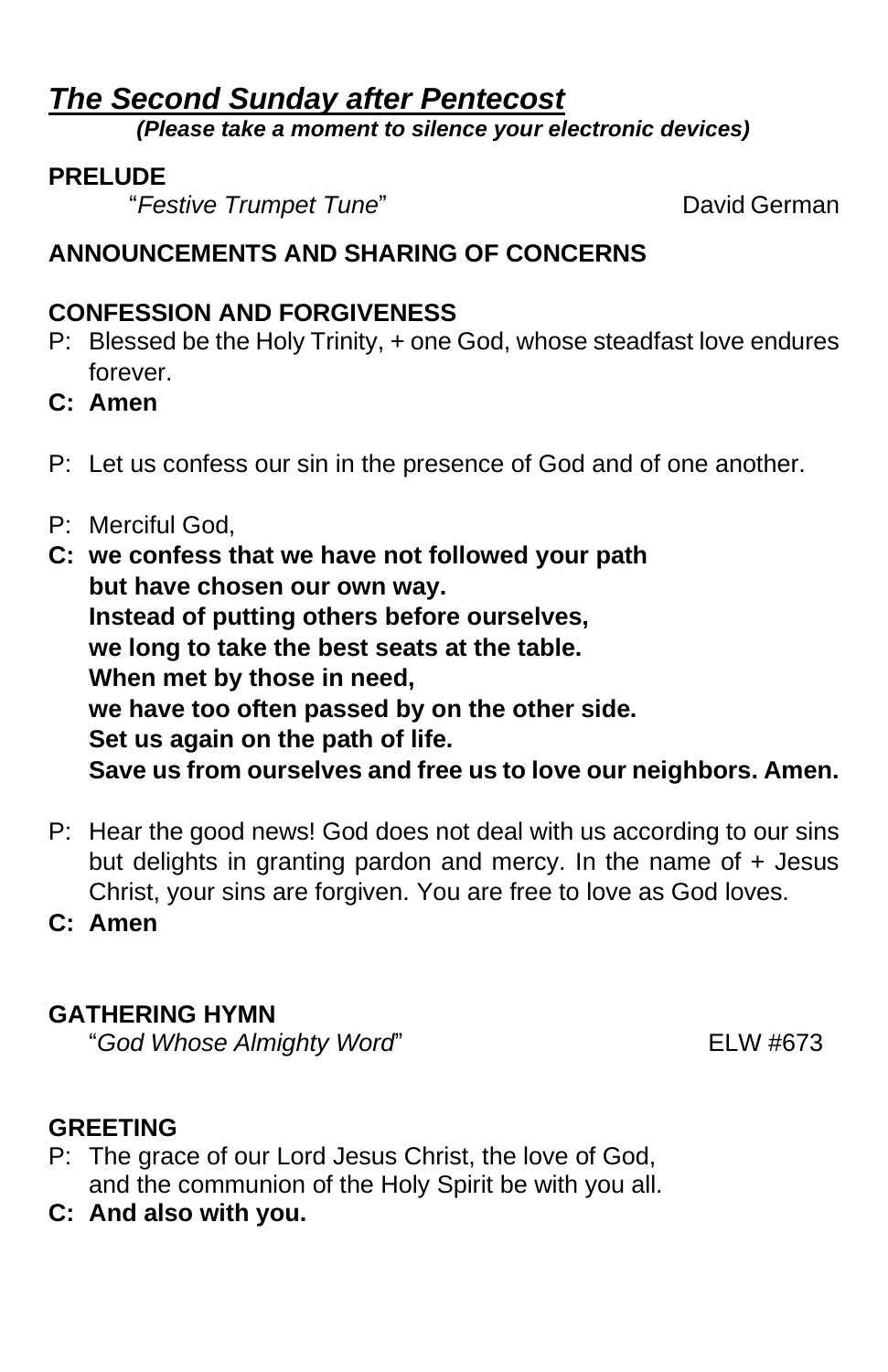## **PRAYER OF THE DAY**

P: O Lord God, we bring before you the cries of a sorrowing world, In your mercy set us free from the chains that bind us, and defend us from everything that is evil, through Jesus Christ, our Savior and Lord.

**C: Amen**

#### **FIRST READING: Isaiah 65:1-9**

I was ready to be sought out by those who did not ask, to be found by those who did not seek me. I said, "Here I am, here I am," to a nation that did not call on my name. **2** I held out my hands all day long to a rebellious people, who walk in a way that is not good, following their own devices; **<sup>3</sup>** a people who provoke me to my face continually, sacrificing in gardens and offering incense on bricks; **<sup>4</sup>** who sit inside tombs and spend the night in secret places; who eat the flesh of pigs. with broth of abominable things in their vessels; **<sup>5</sup>** who say, "Keep to yourself; do not come near me, for I am too holy for you." These are a smoke in my nostrils, a fire that burns all day long. **<sup>6</sup>** See, it is written before me: I will not keep silent, but I will repay; I will indeed repay into their laps **7** their<sup>[\[a\]](https://www.biblegateway.com/passage/?search=Isa+65%3A1-9&version=NRSVUE#fen-NRSVUE-18905a)</sup> iniquities and their<sup>[\[b\]](https://www.biblegateway.com/passage/?search=Isa+65%3A1-9&version=NRSVUE#fen-NRSVUE-18905b)</sup> ancestors' iniquities together, says the LORD; because they offered incense on the mountains and reviled me on the hills, I will measure into their laps full payment for their actions. **<sup>8</sup>** Thus says the LORD: As the wine is found in the cluster, and they say, "Do not destroy it, for there is a blessing in it," so I will do for my servants' sake and not destroy them all.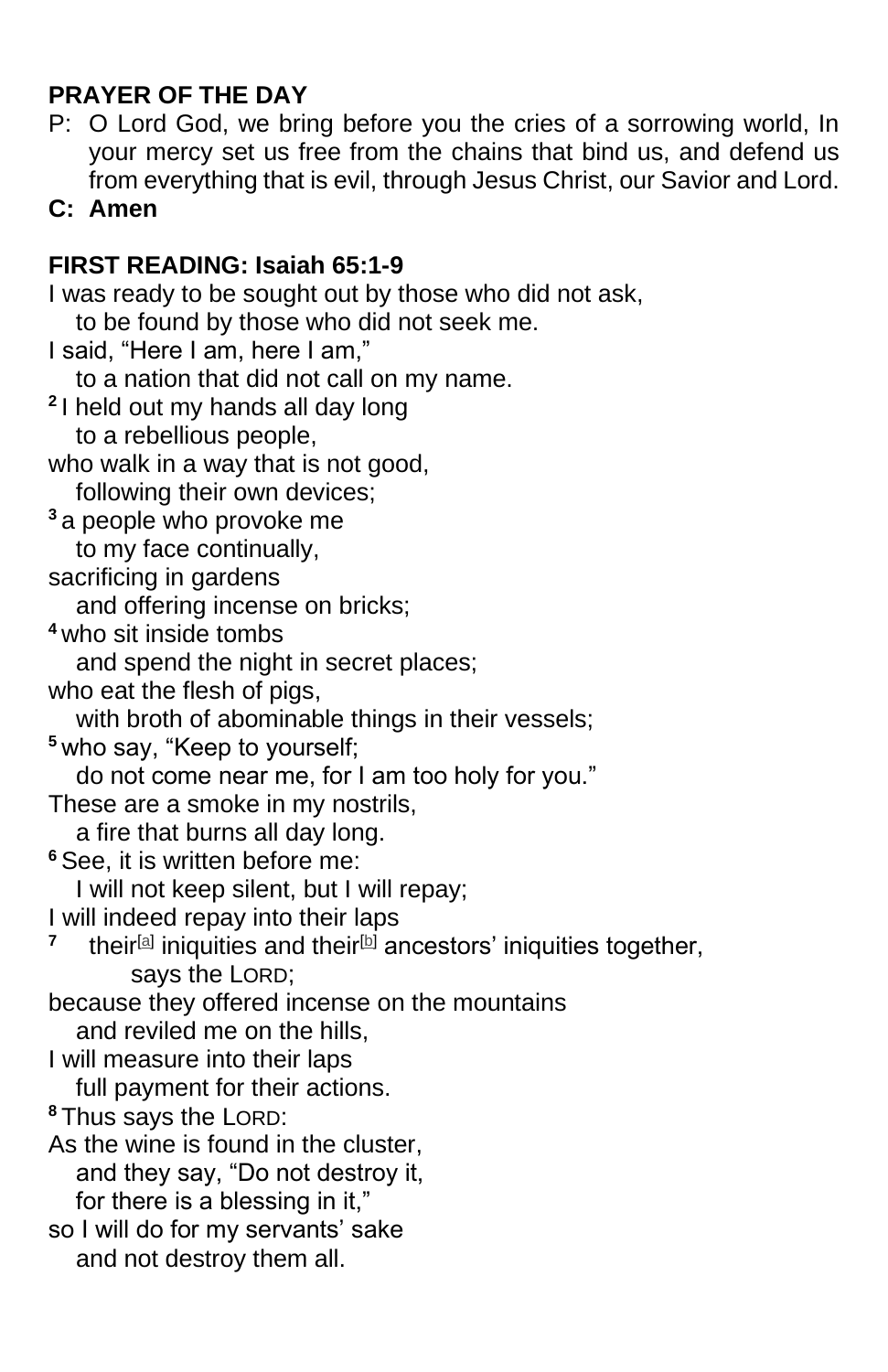**9** I will bring forth descendants from Jacob and from Judah inheritors of my mountains; my chosen shall inherit it,

and my servants shall settle there.

#### **SECOND READING: Galatians 3:23-29**

**<sup>23</sup>** Now before faith came, we were imprisoned and guarded under the law until faith would be revealed. **<sup>24</sup>** Therefore the law was our disciplinarian until Christ came, so that we might be reckoned as righteous by faith. **<sup>25</sup>** But now that faith has come, we are no longer subject to a disciplinarian, **<sup>26</sup>** for in Christ Jesus you are all children of God through faith. **<sup>27</sup>** As many of you as were baptized into Christ have clothed yourselves with Christ. **<sup>28</sup>** There is no longer Jew or Greek; there is no longer slave or free; there is no longer male and female, for all of you are one in Christ Jesus. **<sup>29</sup>** And if you belong to Christ, then you are Abraham's offspring, $[$ b] heirs according to the promise.



- P: The Holy Gospel according to St. Luke, the eighth chapter.
- **C: Glory to you, O Lord.**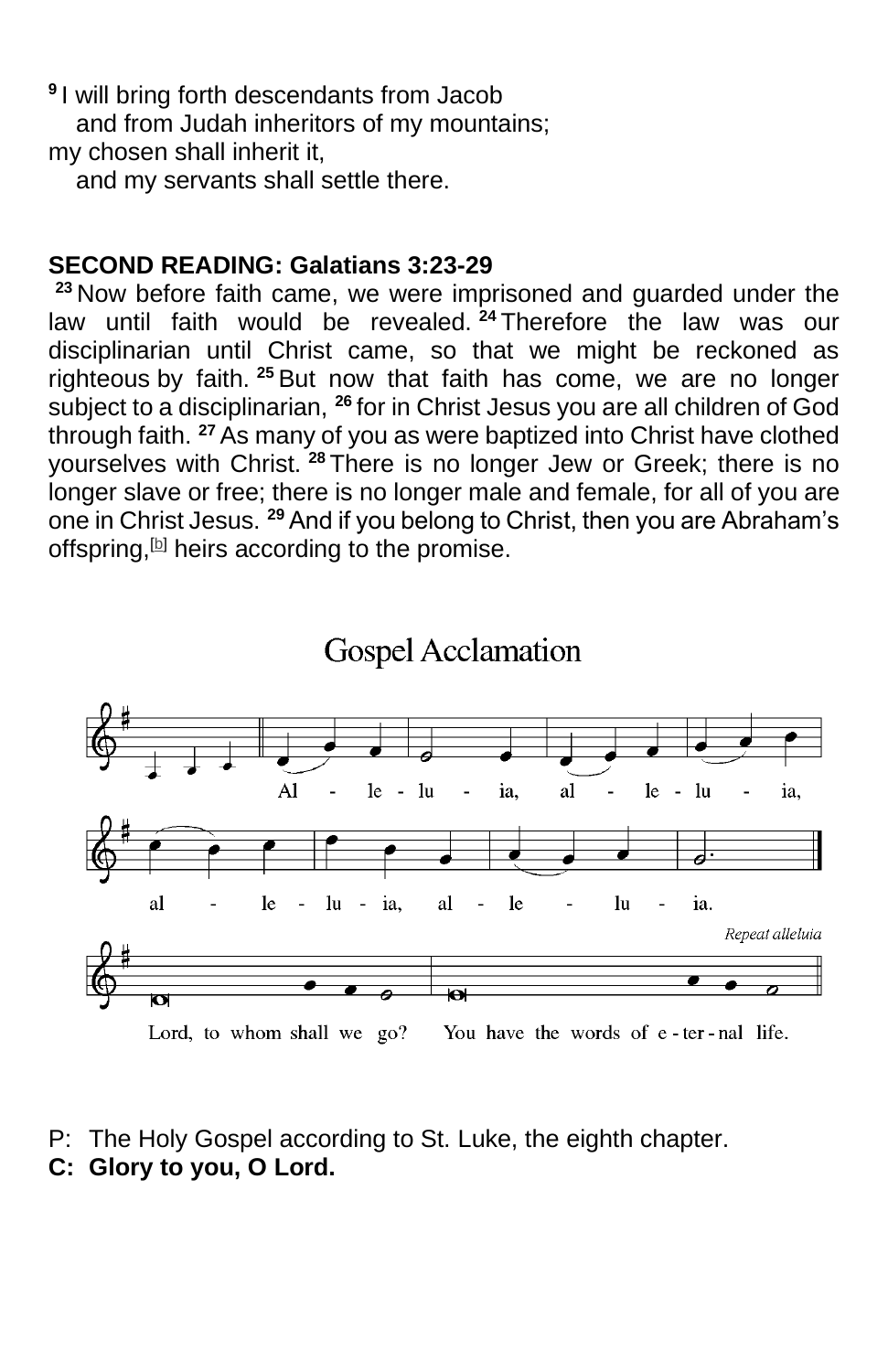#### **GOSPEL**: **Luke 8:26-39**

<sup>26</sup> Then they arrived at the region of the Gerasenes,<sup>[\[a\]](https://www.biblegateway.com/passage/?search=Luke+8%3A26-39&version=NRSVUE#fen-NRSVUE-25264a)</sup> which is opposite Galilee. **<sup>27</sup>** As he stepped out on shore, a man from the city who had demons met him. For a long time he had not worn $b$  any clothes, and he did not live in a house but in the tombs. **<sup>28</sup>** When he saw Jesus, he cried out and fell down before him, shouting, "What have you to do with me, Jesus, Son of the Most High God? I beg you, do not torment me," **<sup>29</sup>** for Jesus<sup>[\[c\]](https://www.biblegateway.com/passage/?search=Luke+8%3A26-39&version=NRSVUE#fen-NRSVUE-25267c)</sup> had commanded the unclean spirit to come out of the man. (For many times it had seized him; he was kept under guard and bound with chains and shackles, but he would break the bonds and be driven by the demon into the wilds.) **<sup>30</sup>** Jesus then asked him, "What is your name?" He said, "Legion," for many demons had entered him. **<sup>31</sup>** They begged him not to order them to go back into the abyss. **<sup>32</sup>** Now there on the hillside a large herd of swine was feeding, and the demons<sup>[\[d\]](https://www.biblegateway.com/passage/?search=Luke+8%3A26-39&version=NRSVUE#fen-NRSVUE-25270d)</sup> begged Jesus<sup>[\[e\]](https://www.biblegateway.com/passage/?search=Luke+8%3A26-39&version=NRSVUE#fen-NRSVUE-25270e)</sup> to let them enter these. So he gave them permission. **<sup>33</sup>** Then the demons came out of the man and entered the swine, and the herd stampeded down the steep bank into the lake and was drowned. **<sup>34</sup>** When the swineherds saw what had happened, they ran off and told it in the city and in the country. **<sup>35</sup>** Then people came out to see what had happened, and when they came to Jesus, they found the man from whom the demons had gone sitting at the feet of Jesus, clothed and in his right mind. And they became frightened. **<sup>36</sup>** Those who had seen it told them how the one who had been possessed by demons had been healed. **<sup>37</sup>** Then the whole throng of people of the surrounding region of the Gerasenes<sup>[[]</sup> asked Jesus<sup>[\[g\]](https://www.biblegateway.com/passage/?search=Luke+8%3A26-39&version=NRSVUE#fen-NRSVUE-25275g)</sup> to leave them, for they were seized with great fear. So he got into the boat and returned. **<sup>38</sup>** The man from whom the demons had gone out begged that he might be with him, but Jesus sent him away, saying, **<sup>39</sup>** "Return to your home, and declare how much God has done for you." So he went away, proclaiming throughout the city how much Jesus had done for him.

- P: The Gospel of the Lord.
- **C: Praise to you, O Christ.**

**SERMON** *Pastor Wayne Gillespie (please be seated)*

#### **HYMN OF THE DAY**

"*I Heard the Voice of Jesus Say"* ELW #611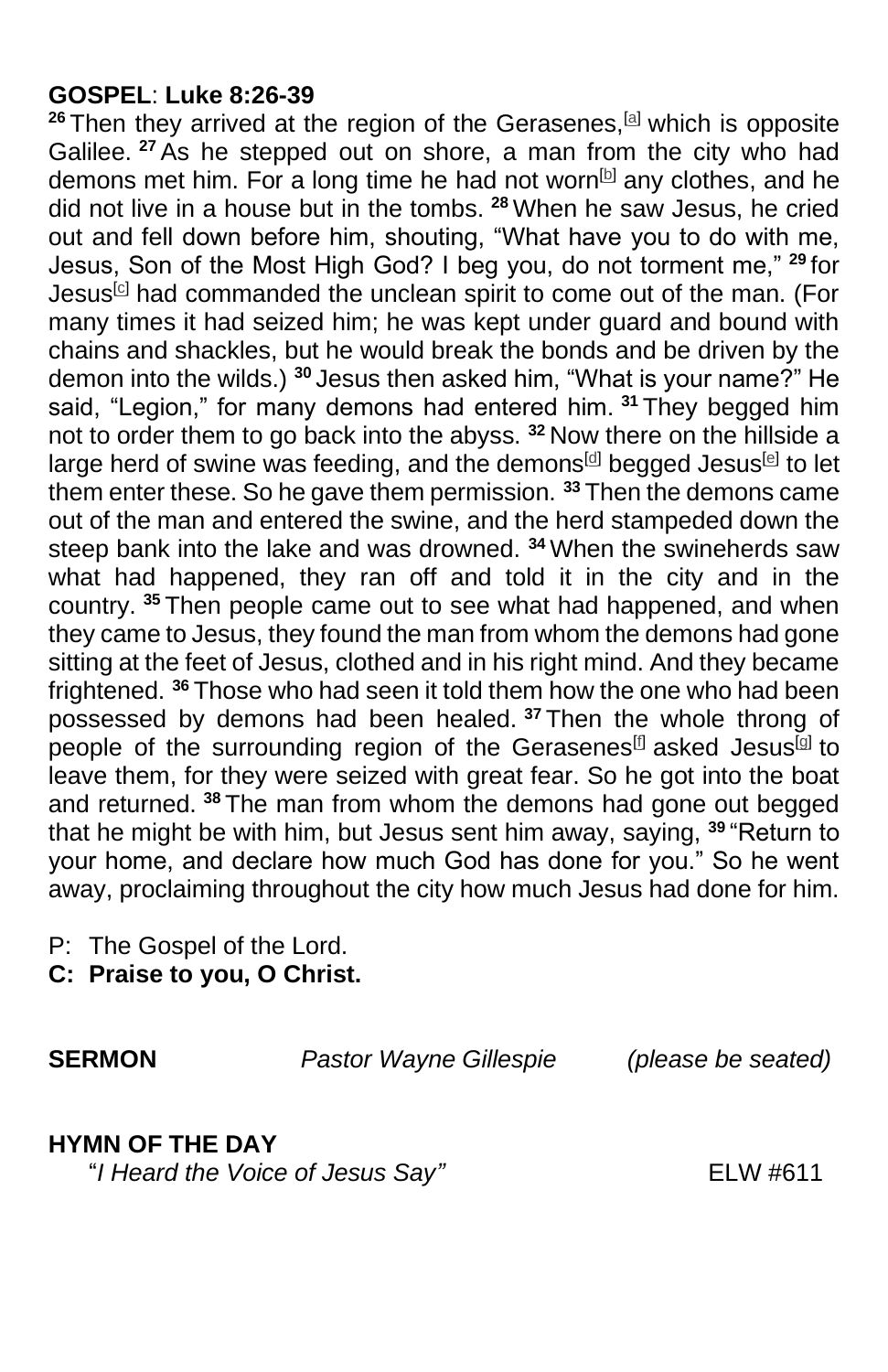**THE APOSTLES' CREED**

**I believe in God, the Father almighty, creator of heaven and earth.**

**I believe in Jesus Christ, His only Son, our Lord, who was conceived by the Holy Spirit, born of the virgin Mary, suffered under Pontius Pilate, was crucified, died, and was buried; he descended to the dead. On the third day, he rose again; he ascended into heaven, he is seated at the right hand of the Father, and he will come to judge the living and the dead. I believe in the Holy Spirit, the holy catholic church, the communion of saints,**

**the forgiveness of sins, the resurrection of the body, and the life everlasting. Amen.**

#### **THE PRAYERS**

- P: Lord in your mercy, (*after each petition)*
- **C: hear our prayer.**

#### **TODAY, WE ARE INCLUDING THE FOLLOWING PEOPLE IN OUR PRAYERS:**

Patty Badali, Katie Buehner, Patti Federovich, James Holt, Kurt Landsberg, Jr., Charlie Meade, Tom Moog, Linda O'Donnell, Karen Pfleiderer and Susan Werner.



- P: Gracious God, we lift to you these prayers and the prayers of our hearts, trusting in your everlasting love and mercy, through Jesus Christ our Lord.
- **C: Amen.**

**OFFERING for God's work through the Church** *(please be seated) This is a time in our service that we use to remember that all that we are, all that we have and all that we do is an offering to God. If you would like to support our ministry through automatic, electronic giving, you can*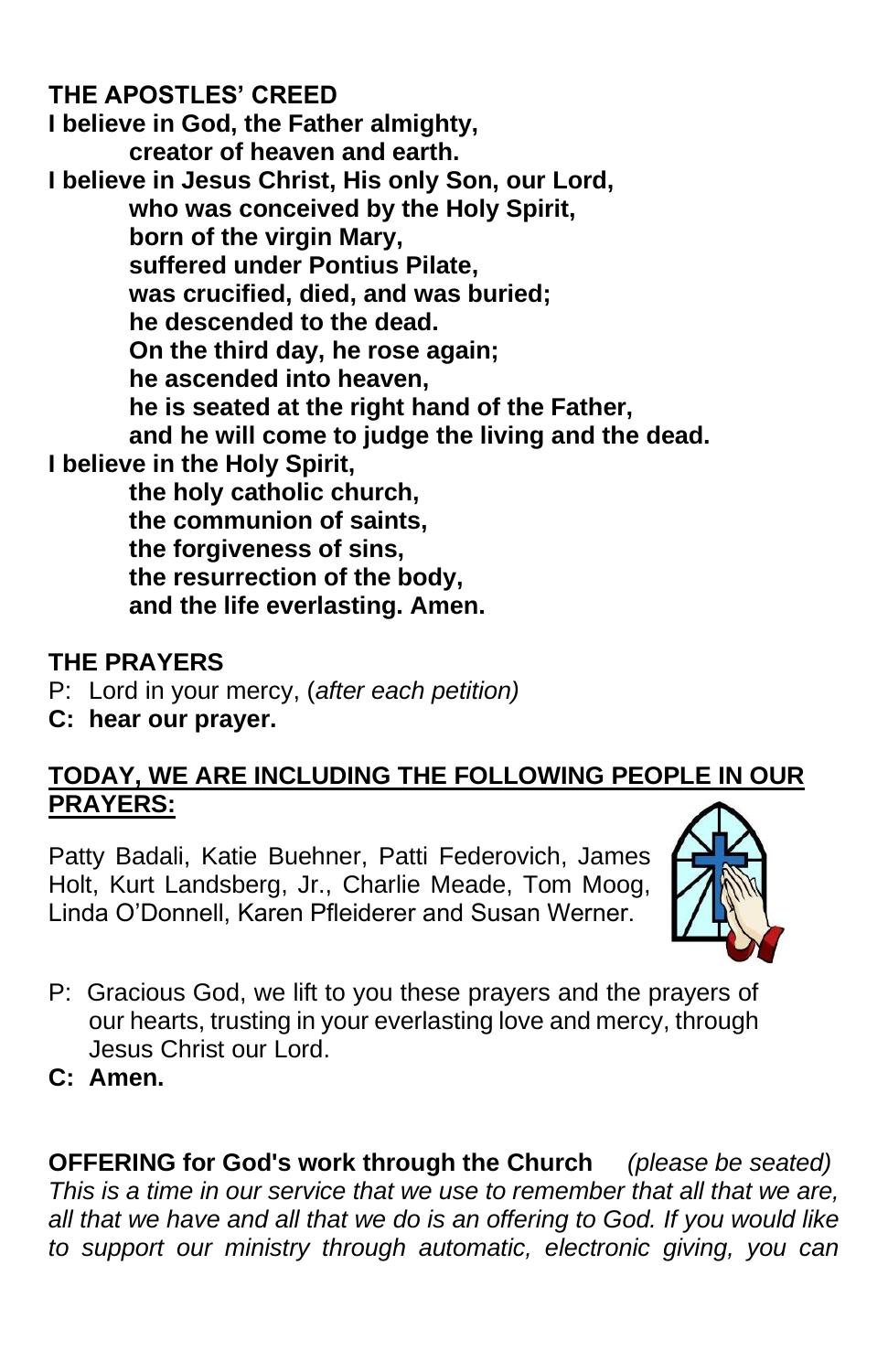*download the Tithely app and create an account by scanning this QR Code.*



*Type: Christ's Lutheran Church Murrysville PA in the "Find a Church" line. You can, also, send your offering to support our ministry by mailing it to: Christ's Lutheran Church 5330 Old Logan Ferry Road Murrysville, PA*

*The Offering is received as the Lord's table is prepared.*

#### **OFFERTORY**

"*Come, Thou Fount of Every Blessing*" Paul Manz

#### **OFFERTORY PRAYER**

- A: God of abundance: you have set before us a plentiful harvest. As we feast on your goodness, strengthen us to labor in your field, and equip us to bear fruit for the good of all, in the name of Jesus.
- **C: Amen**

#### **THE GREAT THANKSGIVING**



P: It is indeed right, our duty and our joy . . . (*concluding)* we praise your name and join their unending hymn: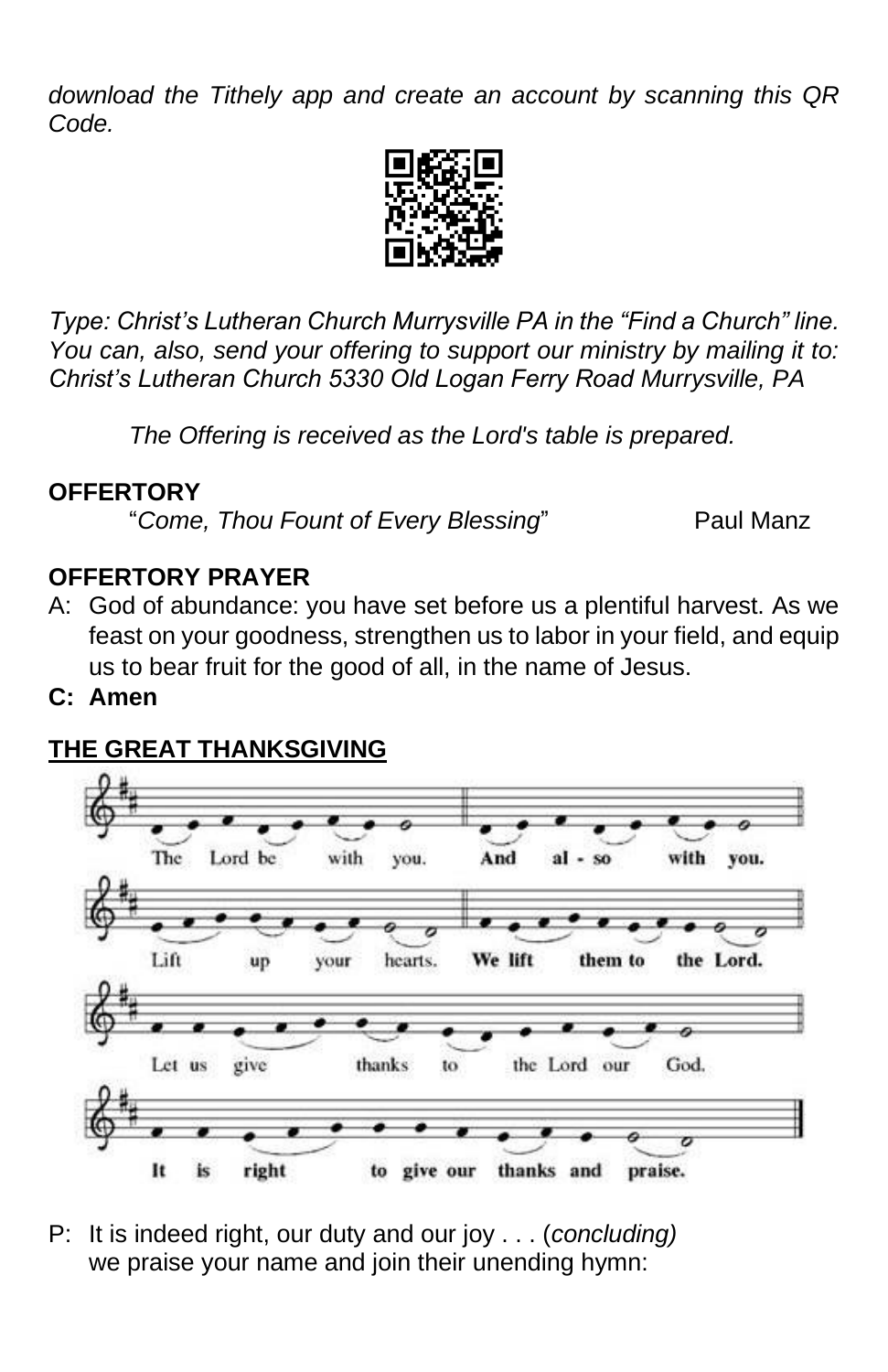

#### **WORDS OF INSTITUTION**

#### **LORD'S PRAYER** *(all)*

**Our Father, who art in heaven, hallowed be thy name. Thy kingdom come, thy will be done on earth, as it is in heaven. Give us this day our daily bread, and forgive us our trespasses, as we forgive those who trespass against us; and lead us not into temptation, but deliver us from evil. For thine is the kingdom, and the power, and the glory, forever and ever. Amen.**

#### **INVITATION TO COMMUNION**

P: In Christ's presence there is fullness of joy. Come to the banquet.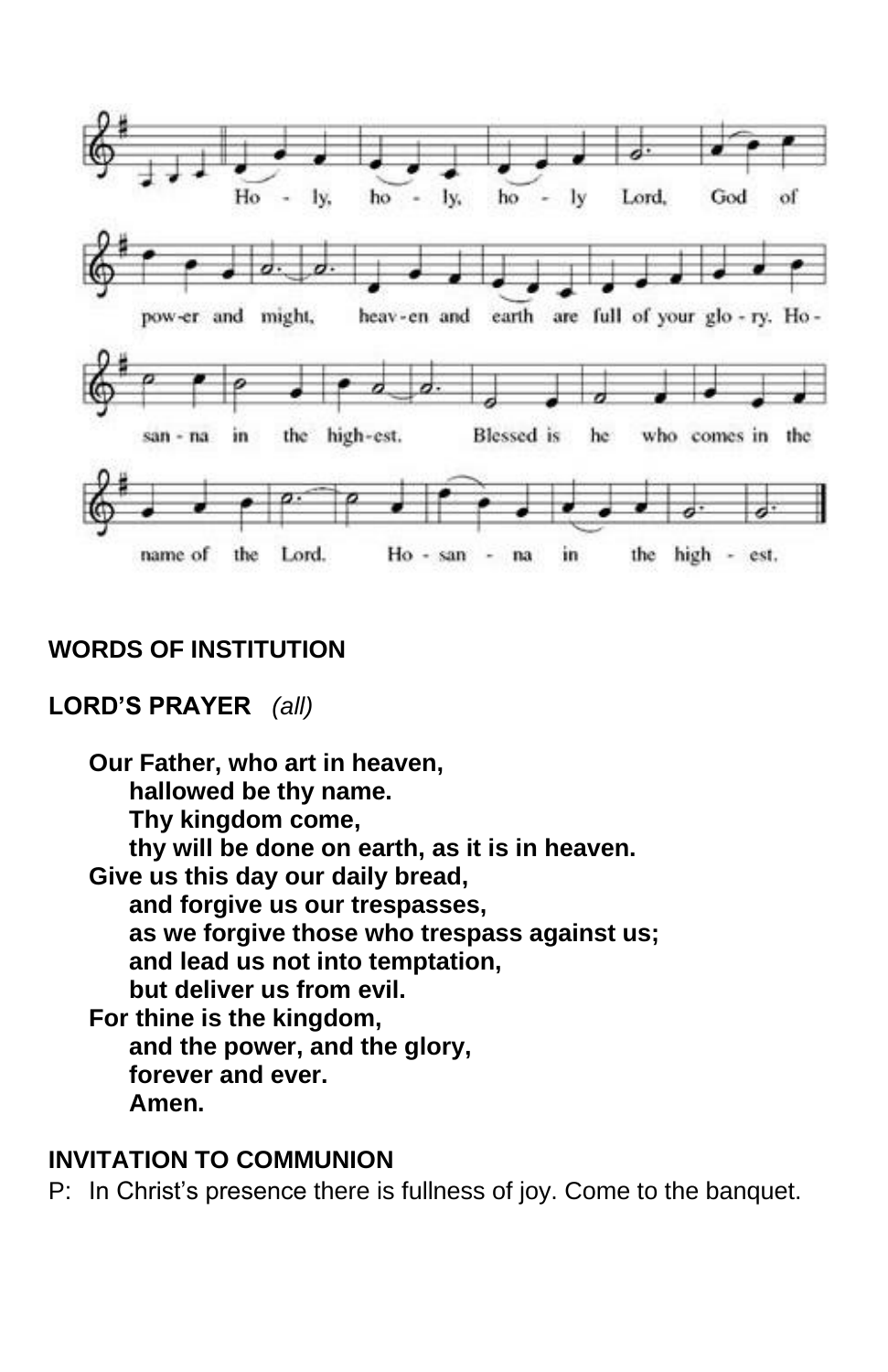

### **HOLY COMMUNION**

 *(When Communion is finished, please stand)*

- P: The body and blood of our Lord Jesus Christ strengthen you and keep you in his grace.
- **C: Amen.**

#### **POST-COMMUNION PRAYER**

- A: Life-giving God, through this meal you have bandaged our wounds and fed us with your mercy. Now send us forth to live for others, both friends and strangers, that all may come to know your love. This we pray in the name of Jesus.
- **C: Amen.**

#### **THE BLESSING**

- P: The God of peace, Father, + Son, and Holy Spirit, bless you, comfort you, and show you the path of life this day and always.
- **C: Amen**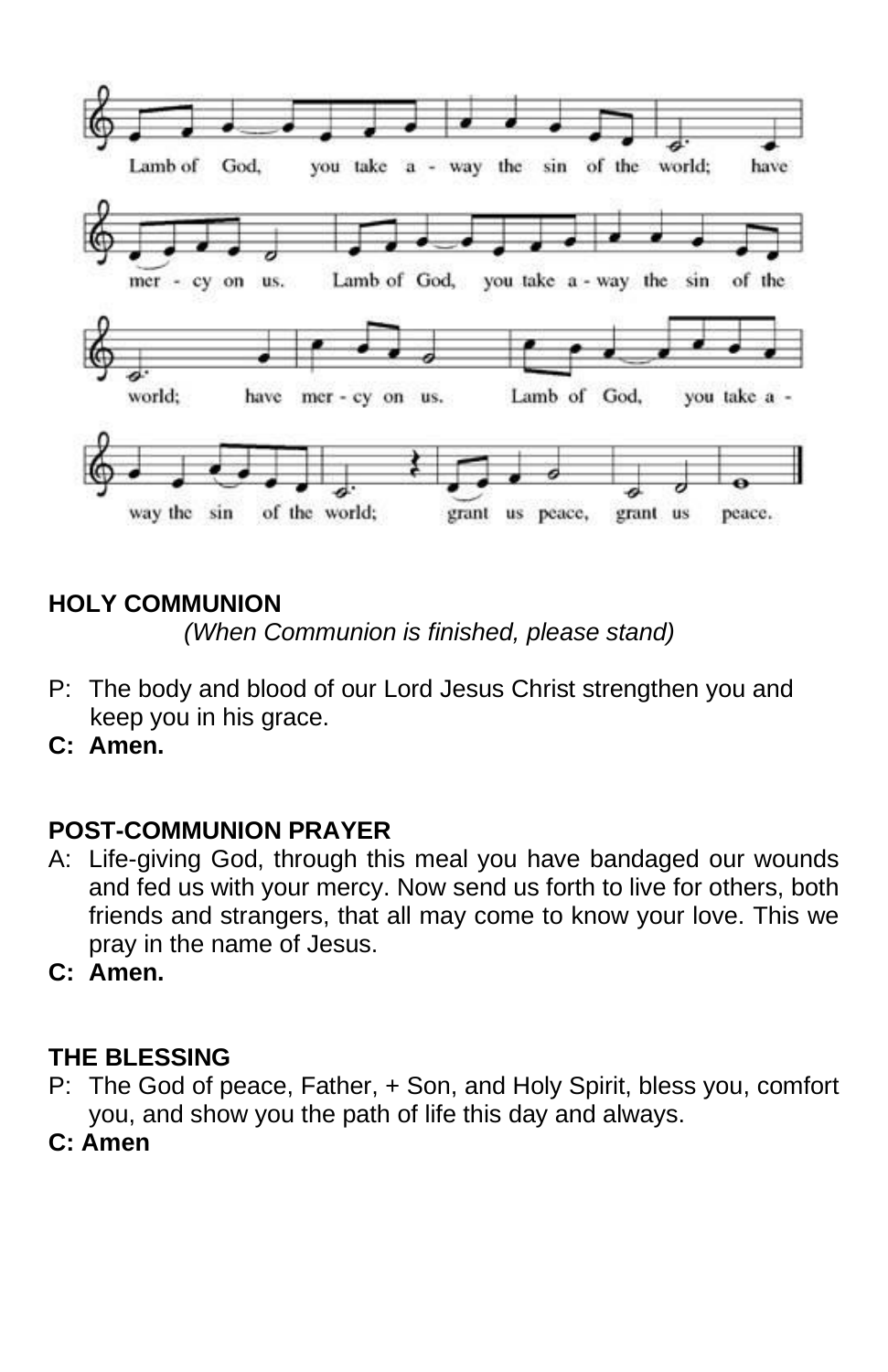**May the Lord bless and keep you forever. May the Lord always be by your side. May the Lord make His face shine upon you, and be gracious to you ev'ry day. May the Lord give you peace on your journey. May God's love and peace fill your heart. May the Lord bless and keep you forever. May the Lord always be by your side.**

#### **SENDING HYMN**

"*Lord of Glory, You Have Brought Us*" ELW #707

#### **THE DISMISSAL**

A: Go in peace. Jesus is with you on the way.

**C: Thanks be to God.**

#### **POSTLUDE**

*"Toccata on Gaudemus Pariter" James Biery*

| Pastor                 | Wayne G. Gillespie   |
|------------------------|----------------------|
| <b>Pastor Emeritus</b> | Steven J. Myers      |
| Organist               | <b>Kevin Clemens</b> |
| Parish Administrator   | Breana Howard        |
|                        |                      |

#### **ANNOUNCEMENTS**

- 1. A big "Thank You" is extended to our readers, worship assistants, reconcilers, Tech Team, and to the many other helpers who made this weekend's services possible. This week, we especially thank: Amy Lederer, Susie Lasher, Cindy Shaner, Pam Zimmerman and Sandy Buehner.
- 2. **Family Picnic**! Join us for a Family Day Picnic at Idlewild Park on July 23<sup>rd</sup>! We look forward to spending the day together riding rides, soaking up the sun and enjoying each other's company followed by a short worship service at the park. Members can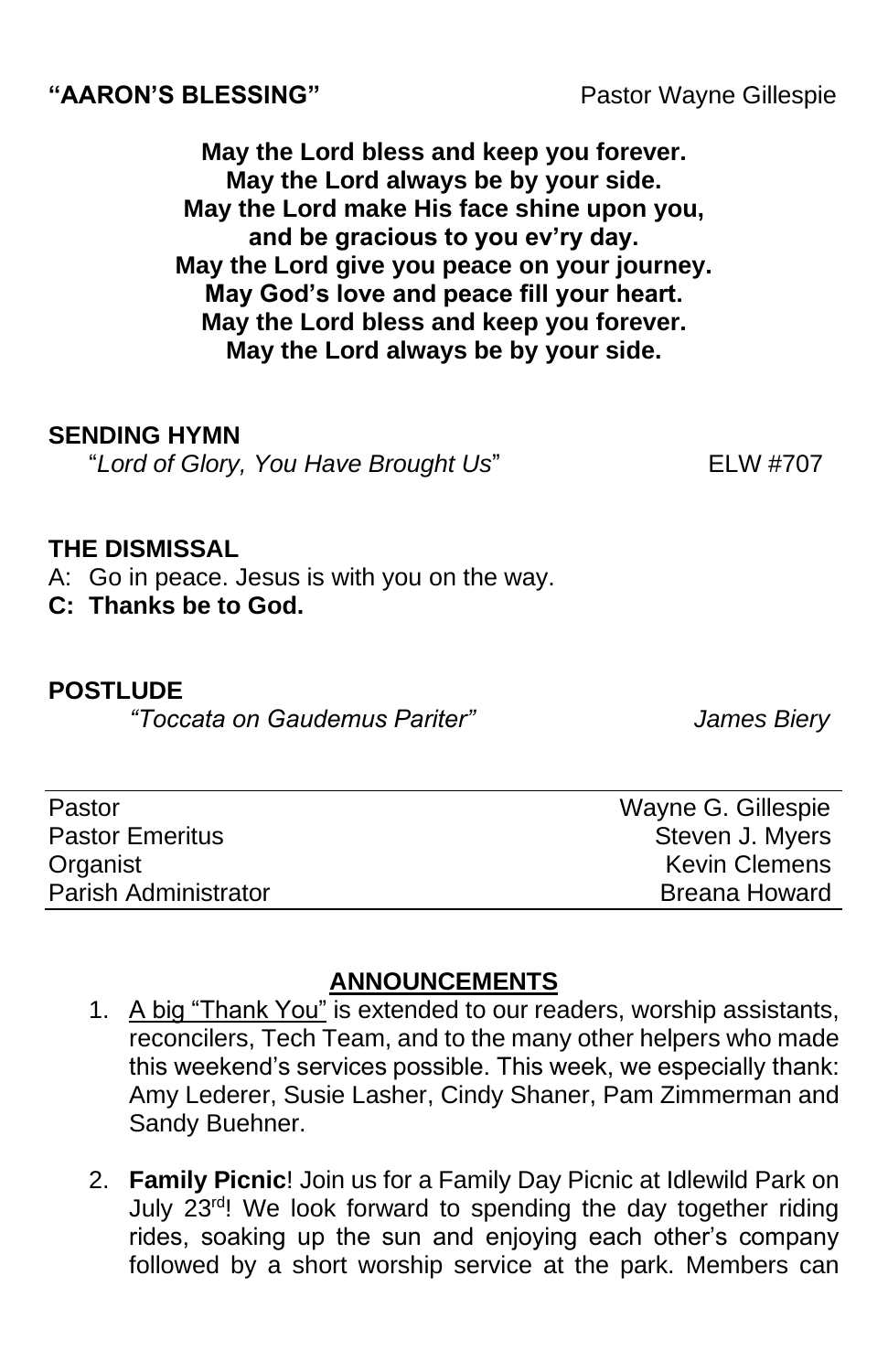receive tickets for 50% off! Look for the sign-up sheets in the entryway and more details to follow!



- 3. We are excited to announce that our Monthly Men's Breakfast has resumed. We will continue to meet in our Church's lower Social Hall on the third Saturday of the month. Look for a sign-up sheet in the Lobby as we get closer! We are looking forward to reconnecting and seeing some new faces! There is only one requirement is that you bring an appetite! See you there – Ron Spagna & George Meade
- 4. **Sanctuary Singers!** rehearsals on Sunday mornings have begun and we still have openings for additional singers. We begin rehearsal at 9:00 a.m. in the choir room and finish around 9:45 a.m. Come join us on Sunday mornings and become a part of the music ministry of Christ's Lutheran Church.
- 5. You will notice that some "old friends" have returned. We have returned the Baptismal Font to its usual place and invite you to pause at the Font and, perhaps, draw the sign of the Cross on your forehead as a way of remembering your Baptism when you come forward for Holy Communion. We have, also, placed the Book of Blessings in the Entryway and are encouraging you to take a moment to think about a way that God has blessed you in the last week and write that blessing in the book.
- 6. We are broadcasting our Sunday morning worship service each week. If you do not want to be seen during the broadcast, we are asking you to not sit in the front two pews. You can, also, avoid being seen during the broadcast during Holy Communion if you commune on the left (pulpit) side of the church.
- 7. Please remember that you need to send any announcements that you would like us to include in our weekly bulletins to the Church Office no later than noon on Wednesday (to provide time needed for bulletin preparation and printing). The deadline for submitting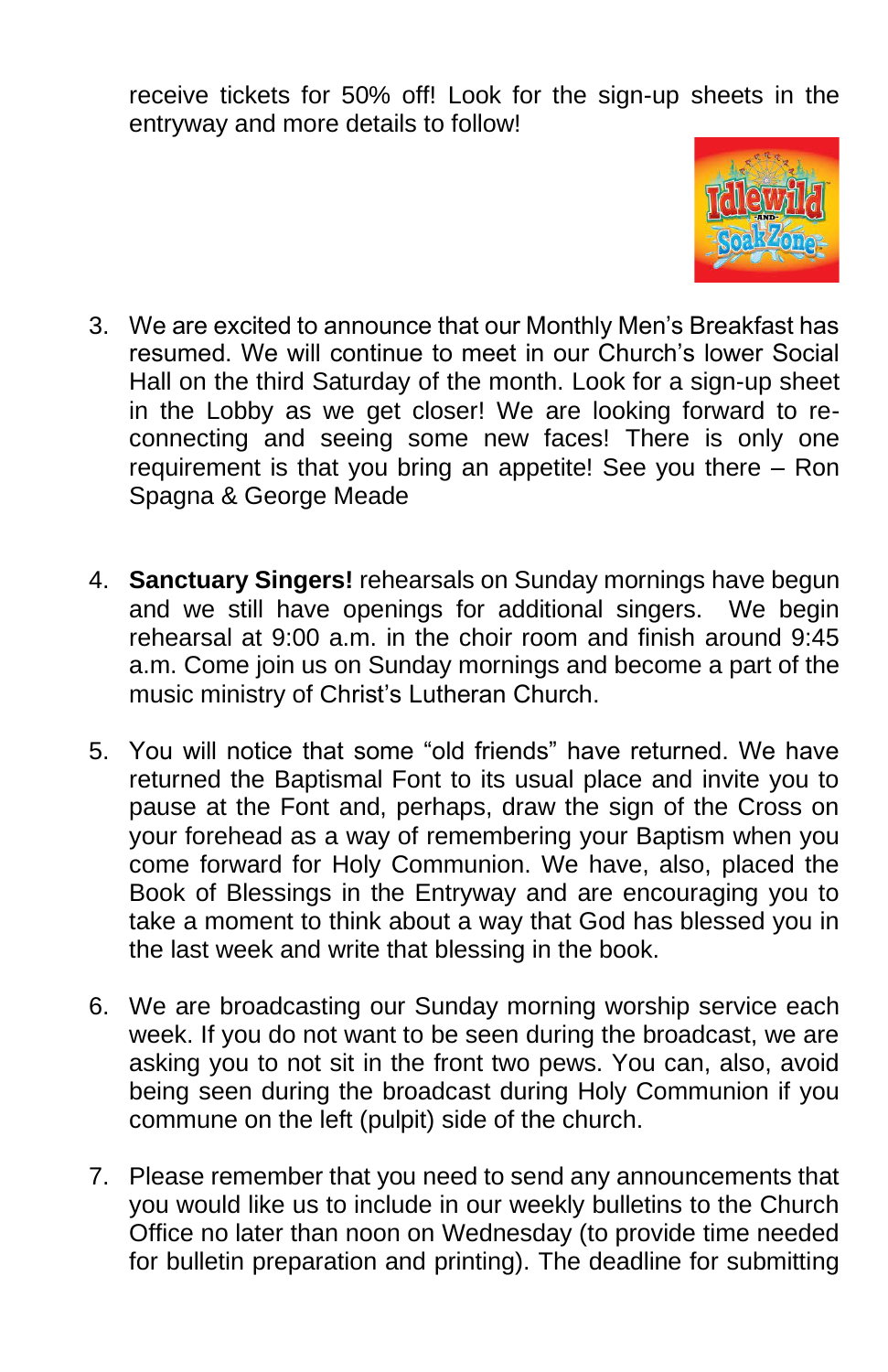information you want us to include in our monthly newsletter is due at the end of the business day on the 20<sup>th</sup> of the preceding month.

**8. CHRIST'S LITTLE PANTRY!** Are you, or someone you know, experiencing food insecurity? Our church now has "Christ's Little Panty". If you need food, "Take what you need". If you have extra food to share, "Leave what you can". Please share our story, so no one goes hungry. **If you have food to donate, please feel free to put it into the pantry at any time.** The Pantry is in our lower parking lot.



ONE LICENSE LICENSING PERMISSION: REPRINTED/STREAMED WITH PERMISSION UNDER ONE LICENSE #A-739156 ALL RIGHTS RESERVED.